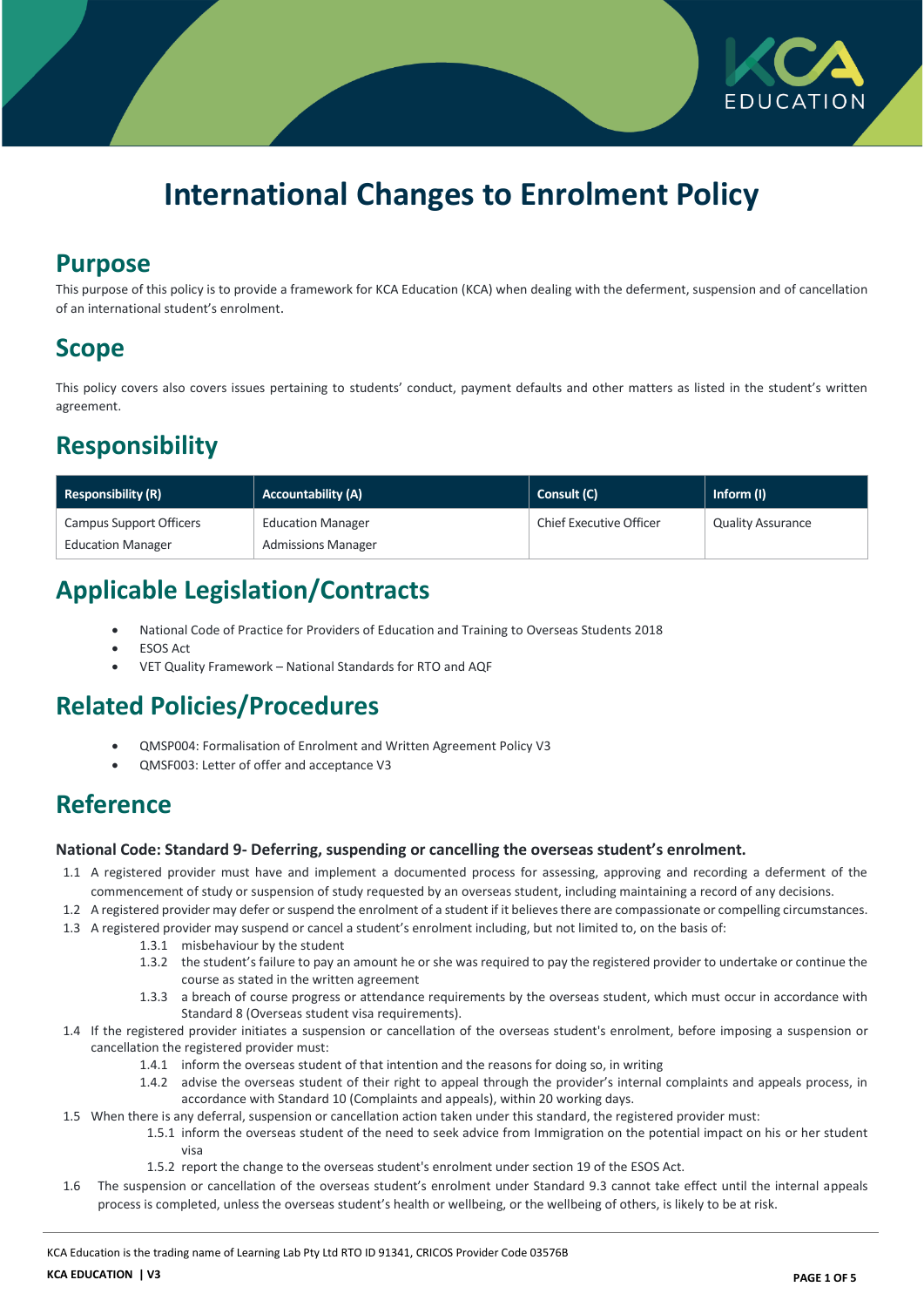

# **Policy**

The policy describes the requirements when dealing with the deferment, suspension and of cancellation of an international student's enrolment.

### **KCA Rights to Defer or Suspensions:**

KCA may suspend or cancel a student's enrolment on the following basis (but not limited to):

- (a) Compassionate or compelling circumstances (e.g. illness where a medical certificate states that the student is unable to attend classes), or
- (b) Misbehaviour by the student.
- (c) A breach of course progress or attendance requirements
- (d) Failure to pay tuition amounts due to KCA in accordance with Written Agreement under Standard 3

Students will be notified in writing of KCA intentions to suspend or cancel along with the rationale behind the decisions. Students may also have their enrolment suspended due to misbehaviour which can also be grounds for cancellation of studies.

Students have the right to appeal a decision by the KCA to defer, suspend or cancel their studies and the KCA will not notify DoHA of a change to the enrolment status until the internal complaints and appeals process is completed.

### **Deferring a Semester**

Students who would like to defer their studies must first speak to their Campus Support Officer. An online application to defer form must be completed which will need to be approved by the Education Manager. Prior to applying to defer their program students must ensure that they have paid any outstanding fees to KCA.

Deferral of studies by international students is permitted only in compassionate or compelling circumstances such as serious illness, death in the family or for some other reason such as misbehaviour by the student.

Students will be required to provide evidence of the compassionate or compelling circumstances along with other documentation as requested.

Notification of the outcome of the student's request will be provided in writing within 20 working days of receiving the application.

### **Failure to Start Course**

KCA will provide an extension letter for those students offshore in order to allow them to commence the term at the agreed date.

However, students who are unable to arrive and start their course on time as agreed or no later than seven (7) days of the agreed start date of term will have to apply to the KCA to defer their studies to the next term.

Students that have not commenced or requested a deferment as of the agreed commencement date will be considers as have 'defaulted their studies' and will be withdrawn from the course and the CoE cancelled via PRISMS. Please refer to the Refund policy for further information.

#### **Financial Misconduct**

Any student who fails to maintain up-to-date payments for their course will be seen as breaching their financial obligations. Any student who falls more than 2 weeks behind in their payments will be notified that if they do not make payment within 7 days, of all outstanding amounts, they will have their enrolment cancelled on the grounds of financial misconduct.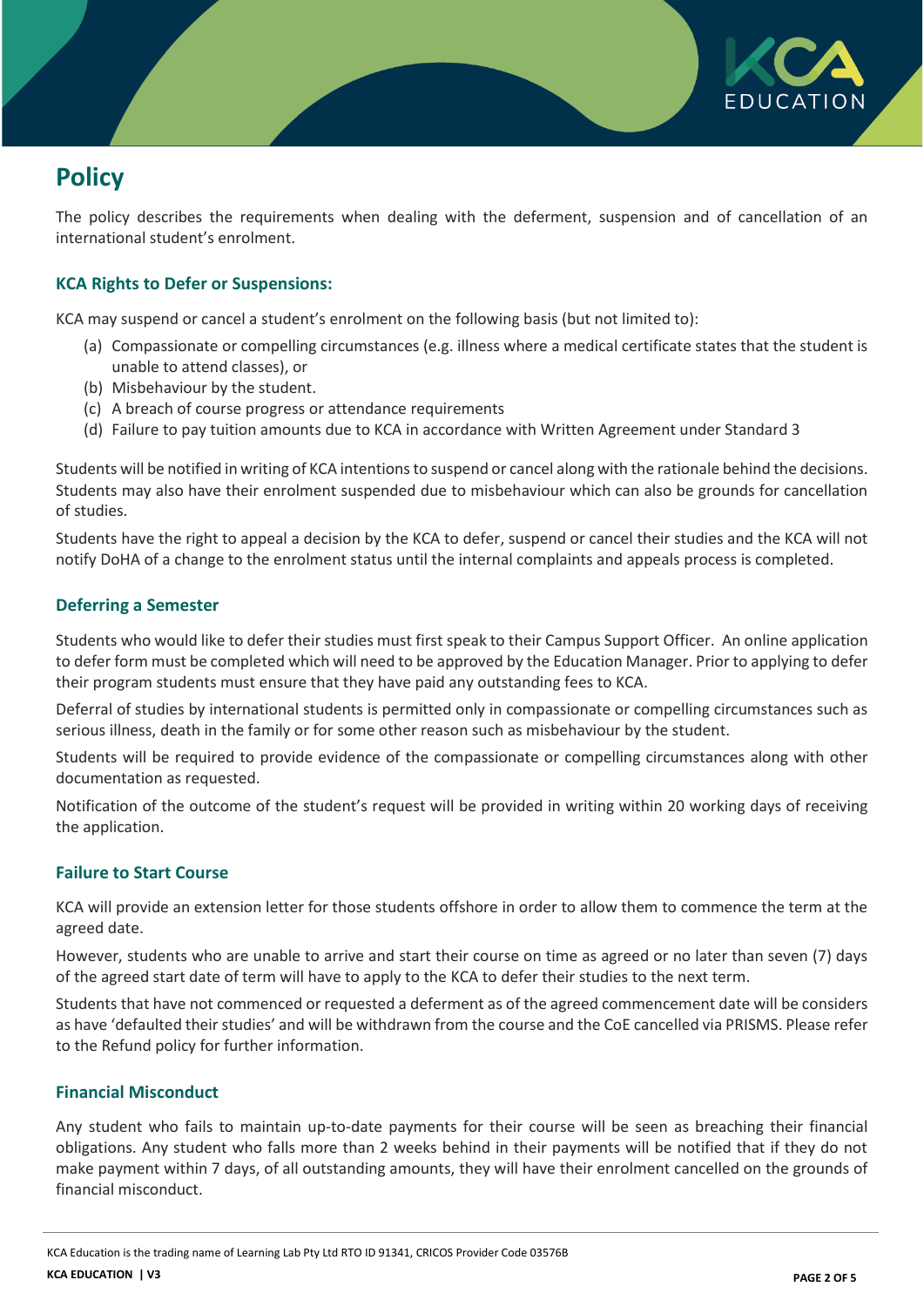

In these cases, students will be issued with an Intention to Report Letter after the census date for the commencement of term (14 days). If payment has not been made within seven (7) days, the students will be issued with notice that their CoE will be cancelled via PRISMS and the DoHA advised that they are now longer enrolled with KCA.

Students have the rights to lodge and appeal and if completed within the above period, will not have their enrolment cancelled until the 20-day appeal process. Please refer to the Complaints and Appeals Policy.

### **Suspension due to Academic misconduct**

All students are expected to maintain high standards of academic honesty and integrity. Academic misconduct is defined as attempts by students to cheat, plagiarise or otherwise act dishonestly in undertaking an assessment task, or assisting other students to do so. Students are considered guilty of cheating if they seek to gain advantage by unfair means such as copying another students' work, or in any way mislead a lecturer or tutor about their knowledge, ability, or the amount of original work they have done.

#### **a) Student's Responsibilities:**

#### 1. **During Examinations**

- a) Students must not help or receive assistance from other students
- b) Students must not request the loan of or lend materials or devices to other students
- c) Students must not bring any materials into the examination room other than those specified for that examination
- d) Students must not use computer software or other devices during an examination other than those specified.

A student may be excluded from an examination in a unit for any of the following reasons:

- unauthorised absence from class.
- failure to meet unit requirements, for example non-submission of assignments or failure to attend class or mid-semester tests.
- academic misconduct
- general misconduct (see below)

#### 2. **Other Assessment Tasks**

- a) Students must not copy or paraphrase any document, audio-visual material, computer-based material or artistic piece from another source except in accordance with the conventions of the field of study
- b) Students must not use another person's concepts, results or conclusions and pass them off as their own
- c) In cases where the assessment task is intended to be individual work not group work, students must not prepare an assignment collaboratively and then submit work that is substantially the same as another student's assessment.
- d) Students must not ask another person to produce an assessable item for them.

### **b) KCA's Responsibilities:**

Procedural fairness

- 1. Students must be treated fairly, with dignity and with due regard to their privacy
- 2. Students are to be regarded as innocent of the alleged misconduct until they have either admitted to it or been found by proper inquiry of the student conduct committee to have so behaved.
- 3. Past misconduct is not evidence that a student has behaved in the same manner again.
- 4. Each case is dealt with on its own merits and according to its own circumstances with the proviso that the first instance of misconduct will be penalised more leniently than subsequent instances of misconduct.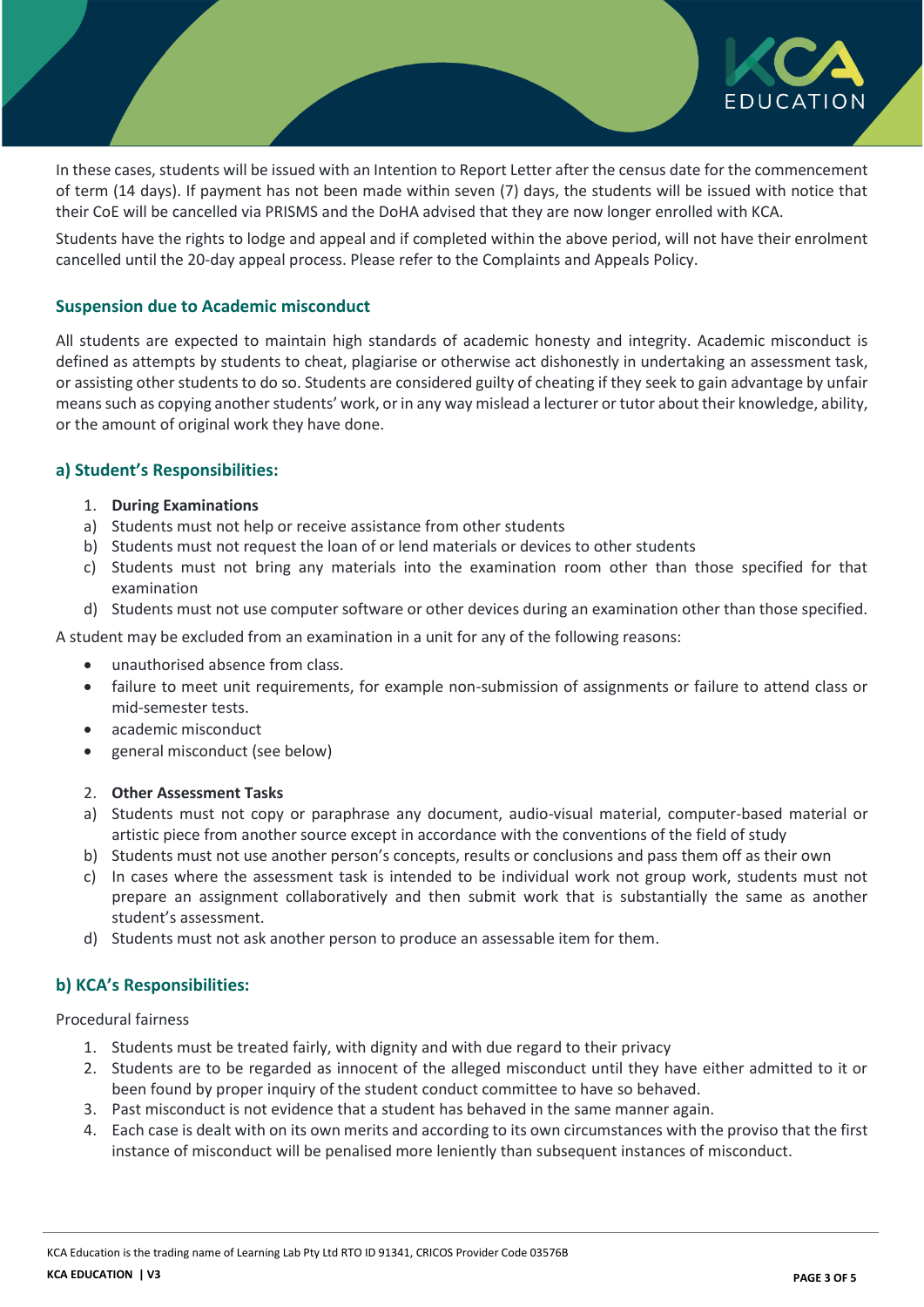

### **c) Penalties:**

- 1. Penalties imposed will take into account the nature and the extent of the misconduct
- 2. A student's second offence is penalised more severely than their first offence and a third offence will result in exclusion from KCA
- 3. The following penalties may be imposed: a warning, a reduction in grades, receiving zero for an assessment event, failing the unit, exclusion from the KCA.

#### **Notification and Appeal**

- 1. Students must be notified in writing of penalties as a consequence of academic misconduct.
- 2. The grounds for appeal are:
	- a) procedural irregularities, and/or

b) factual errors on which the decision was based and which were of such magnitude as to invalidate the decision

- 3. Appeals must be lodged in writing with the CEO within 20 days of the date of the student being notified of the consequence.
- 4. If a suspension or cancellation is initiated by KCA, they must:
	- a. Inform the overseas student of that intention and the reasons for doing so
	- b. Inform the overseas student of their right to appeal through the provider's internal complaints and appeals process, in accordance with Standard 10, within 20 working days
	- c. Inform the overseas student of the need to seek advice from Immigration on the potential impact of his or her student visa
	- d. Report the change to the overseas student's enrolment under Section 19 of the ESOS Act.

#### **General misconduct**

Students are expected to respect other students, staff and property so that learning and teaching can take place freely, safely and without impediment due to the misconduct of others.

General misconduct is where a student: acts dishonestly; harasses other students or staff; interferes with students or staff; prevents or disrupts learning; disobeys/fails to comply with contractual or legal requirements; misuses, damages or steals KCA property or the property of others; alters/defaces KCA documents or records; prejudices the good name of KCA, or otherwise acts in an improper manner.

KCA will report all criminal acts committed by its students to the relevant authorities. The following examples indicate the kinds of behaviour which constitute student misconduct. They are for illustrative purposes and are not intended to be exhaustive. Student misconduct may occur when a student:

a) contravenes any rules or acts;

b) prejudices the good name or reputation of KCA;

c) prejudices the good order and governance of KCA or interferes with the freedom of other people to pursue their studies, carry out their functions or participate in the life of the college;

d) fails to comply with conditions agreed in the contract;

- e) wilfully disobeys or disregards any lawful order or direction;
- f) refuses to identify him or herself when lawfully asked to do so by an officer of KCA;

g) fails to comply with any penalty imposed for breach of discipline;

h) misbehaves in a class, meeting or other activity under the control or supervision of KCA, or on the colleges premises or other premises to which the student has access as a student of KCA;

i) obstructs any member of staff in the performance of their duties;